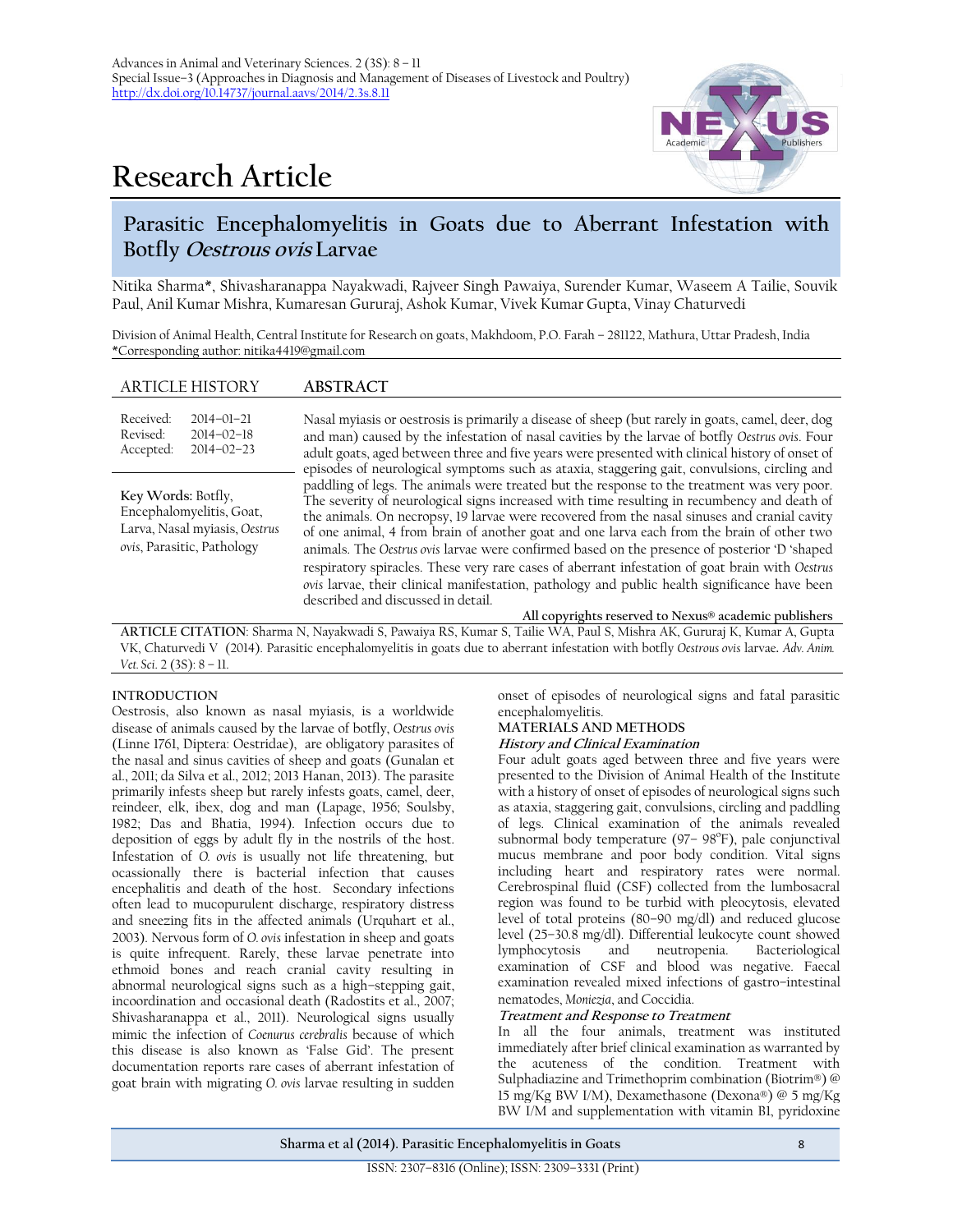

hydrochloride and cyanocobalamine, Neuroxin– 12V®) resulted in slight improvement in the condition. Despite therapy, episodes of neurological signs increased with time, the animal became laterally recumbent and finally succumbed to the disease within three to five days of the initiation of treatment.

**Post–Mortem Examination and Sample Collection**



Figure 1: *Oestrous ovis* larvae feeding on brain–parenchyma in the paranasal sinuses

#### **RESULTS**

On necropsy of one of the four animals, grossly, a total of 19 larvae were recovered, 14 from the paranasal sinuses and 5 from the cranial cavity (Figure 1). Detailed examination of cranial cavity showed severely damaged brain showing necrotic encepahlomalacic and haemorrhagic lesions in the cerebral hemispheres. The left cerebral hemisphere was almost absent and liquefactive as it was completely destroyed by the migrating larvae (Figure 2). The larvae 1 to



Figure 3: Brain: focused area of Figure 2, showing presence of larvae embedded in the brain parenchyma (arrows)

Histopathological examination of the brain tissue revealed multiple haemorrhagic tracts containing necrotic tissue debris, erythrocytes and inflammatory cells mostly

All four goats were necropsied thoroughly immediately after death and macroscopic observations including in the nasal, paranasal sinuses and cranial cavities were recorded. The live larvae were carefully removed from the nasal cavities, paranasal sinuses and the brain, and collected in PBS for further morphological examinations grossly as well as under stereoscopic microscope (Soulsby, 1982). The brain was collected in 10% formol saline for histopathological investigation.



Figure 2: Brain: liquefactive necosis of left side of brain due to *Oestrous ovis* larvae infestation. A larva embedded in the brain parenchyma is indicated by forceps tip

3 cm long, creamy, dark brown or blackish in colour, having characteristic dark pigmented respiratory spiracles were seen partially embedded in the necrotic brain parenchyma (Figure 3). Similarly, in the second goat, four larvae were found in the brain parenchyma. In the other two goats, single larva was found in the left cerebral hemisphere. No specific lesions were observed in any other organ systems. In all the four cases, nasal cavity was explored for larvae but no larvae were found.



Figure 4: Haemorrhagic tracts in the brain parenchyma, showing damaged neuropil with presence of necrotic tissue debris, extravasated erythrocytes, infiltration of inflammatory cells due to migration of *Oestrus ovis* larvae. H&E x400

mononuclear cells and a few neutrophils/ eosinophils (Figure 4). Detailed microscopic examination of the recovered larvae revealed transverse bands on dorsal surface

**Sharma et al (2014). Parasitic Encephalomyelitis in Goats** 9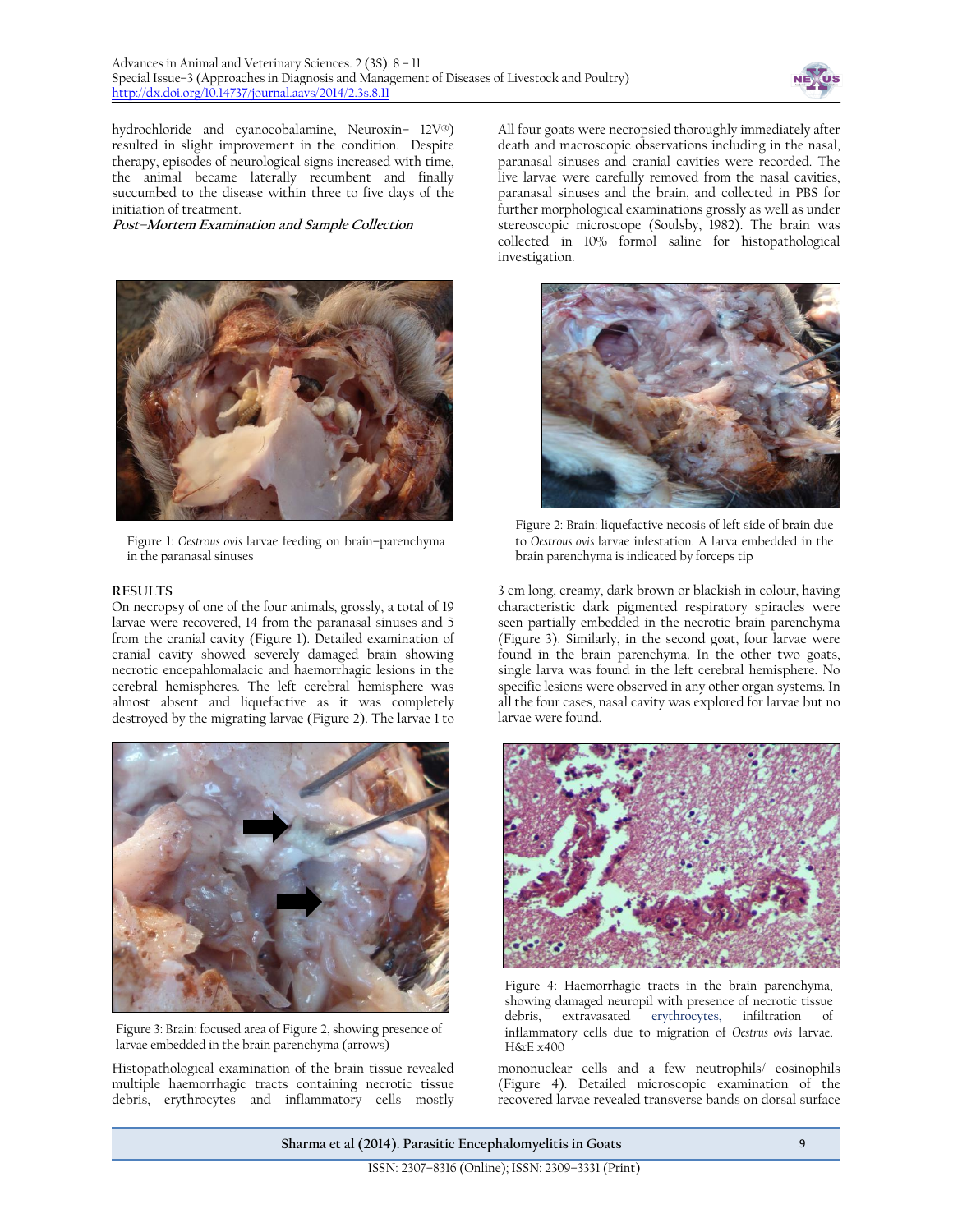

of each segment, anterior end was armed with minute paired hooks, posteriorly connected with cephalo–thoraxial skeleton and ventral surface had rows of minute spines. The larvae were confirmed as *O. ovis* on the basis of 'D' shaped, closed, dark brown coloured, deep stigmal plates with radially arranged respiratory holes (Figure 5). Based on the history, clinical signs, laboratory findings, necropsy and pathological findings, these cases were diagnosed as parasitic encephalomyelitis due to aberrant migration of *Oestrus ovis* larvae with apparent secondary complications.



Figure 5: D–shaped closed, dark black coloured, stigmal plates with radially arranged respiratory holes

# **DISCUSSION**

Infection of *O. ovis* occurs due to deposition of eggs by adult fly in and around the nostrils. The larvae enter the nasal passage where they remain and develop through the second instar. The third instar larvae enter the head sinuses and remain there for 8–10 months. The larvae usually attain full size in late winter or spring and leave the sinuses to pupate. When the third instar larvae reaches the nasal passages, the host sneezes violently thus ejecting the larvae with great force (Soulsby, 1982; Marquardt et al., 2000; Taylor, 2007). The adult larvipositing *O. ovis* has a short lifespan of just two weeks and is known to possess affinity for its natural host sheep (Godara et al., 2010). Infection rates and larval burdens are always higher in sheep than in goats after either natural or artificial infestation (Duranton et al., 1996; Dorchies et al., 2000; Papadopoulos et al., 2001; 2006).

In the present study, all four cases of goats were reared together with sheep in mixed flocks owned by farmers. In India, the farmers generally rear sheep and goats together (Pathak, 1992). Although *O. ovis* is primarily a parasite of domestic sheep, other hosts like goats, man, dogs, camels are sometimes infected (Soulsby, 1982; Das and Bhatia, 1994; Abdel–Aziz et al., 2010). In a mixed flock, botfly can also have easy access to infect goats although infection rates and larval burdens of sheep are always significantly higher than goats (Papadopoulos et al., 2001; 2006). Papadopoulos et al. (2006) observed significantly higher infection rates of *O. ovis* in sheep than goats when compared seroprevalence of *O. ovis* in mixed flocks. Perhaps, due to close contact of sheep and goats the *O. ovis* fly deposited its larvae on the face or nostrils of the goat.

During their life cycle, the *O. ovis* larvae migrate to the dorsal turbinates and frontal sinuses where they remain for

few months before they migrate to nostrils and are sneezed out to pupate on the ground (Radostits et al., 2007). Interestingly, it is important to note that one seldom sees more than a single third instar larva in the head sinus. It seems that there is a feed–back mechanism that limits the occupation of a relatively limited space in the natural host sheep (Marquardt et al., 2000). Whether such feed–back mechanism is also at work in the uncharacteristic host goat is not yet known, and probably the absence of this may be the reason that, in the present study, a total of 19 larvae, 14 from paranasal sinuses and 5 from cranial cavity were recovered in one case, while 4 larvae were present in the brain of another case. Normally *O. ovis* larvae are confined to the nasal cavities and paranasal sinuses of the head. It is very rare and unusual to find such a large number of larvae in the cranial cavity and brain. These larvae might have penetrated into ethmoid bones and reached cranial cavity. These migrating larvae were either feeding on the brain parenchyma and had eaten nearly half of the brain in one case or caused traumatic injury and haemorrhages with consequent secondary bacterial infection leading to liquefactive necrosis and lysis of the half of the brain, as seen grossly and microscopically in the present study. It has been observed that *O. ovis* larvae are not hematophagus, and usually feed on plasma proteins, antibodies, secreted from the nasal muscosa during inflammatory reaction, mucin, and collagen of the basal membrane which they digest through proteases in their excretory/secretory products (Tabouret et al., 2003; Angulo–Valadez et al., 2010). The episodes of abnormal neurological signs in the affected goat were caused due to the injury to the brain parenchyma by the migration of *O. ovis* larvae. Microscopic lesions in the brain showed multiple haemorrhagic tracts with infiltration of inflammatory cells and necrosis of parenchyma (neuropil) due to migration of larvae. Mechanical activity of oral hooks and spines as well as and the proteolytic enzymes present in the secretory and excretory products of these larvae were responsible for these changes in the brain (Tabouret et al., 2003). Such irreversible damage to the brain parenchyma resulted in severe form of motor abnormalities such as ataxia, convulsions, paddling of legs and incoordination in the affected goats.

In unnatural hosts, in addition to the nares the flies oviposit on the conjunctiva of the eye, mouth and ear canal. Generally, the infection in unnatural hosts is self–limiting, but a few cases have been recorded in which first, second and third instar larvae have been removed from aberrant locations like eye and head (Marquardt et al., 2000; Abdel– Aziz et al., 2010). Infestation and recovery of *O. ovis* larvae from the aberrant sites in nonspecific and uncharacteristic hosts (ungulates, man and dog) have been reported from the eyes, eyelids, orbital tissues, mucosal cavity and lips (Hall and Smith, 1993; Abdel–Aziz et al., 2010). However, infestation and recovery of the nasal bots of sheep from the aberrant sites like cranial cavity and brain is very unusual and quite rare with the only one traceable report in a goat (Shivasharanappa et al., 2011). This report documenting four cases of aberrant infestation of goat brain by *O. ovis* larvae in such a large number contributes significantly to the scarce literature on the subject.

Oestrosis in small ruminants causes widespread morbidity and sometimes mortality which in turn results in